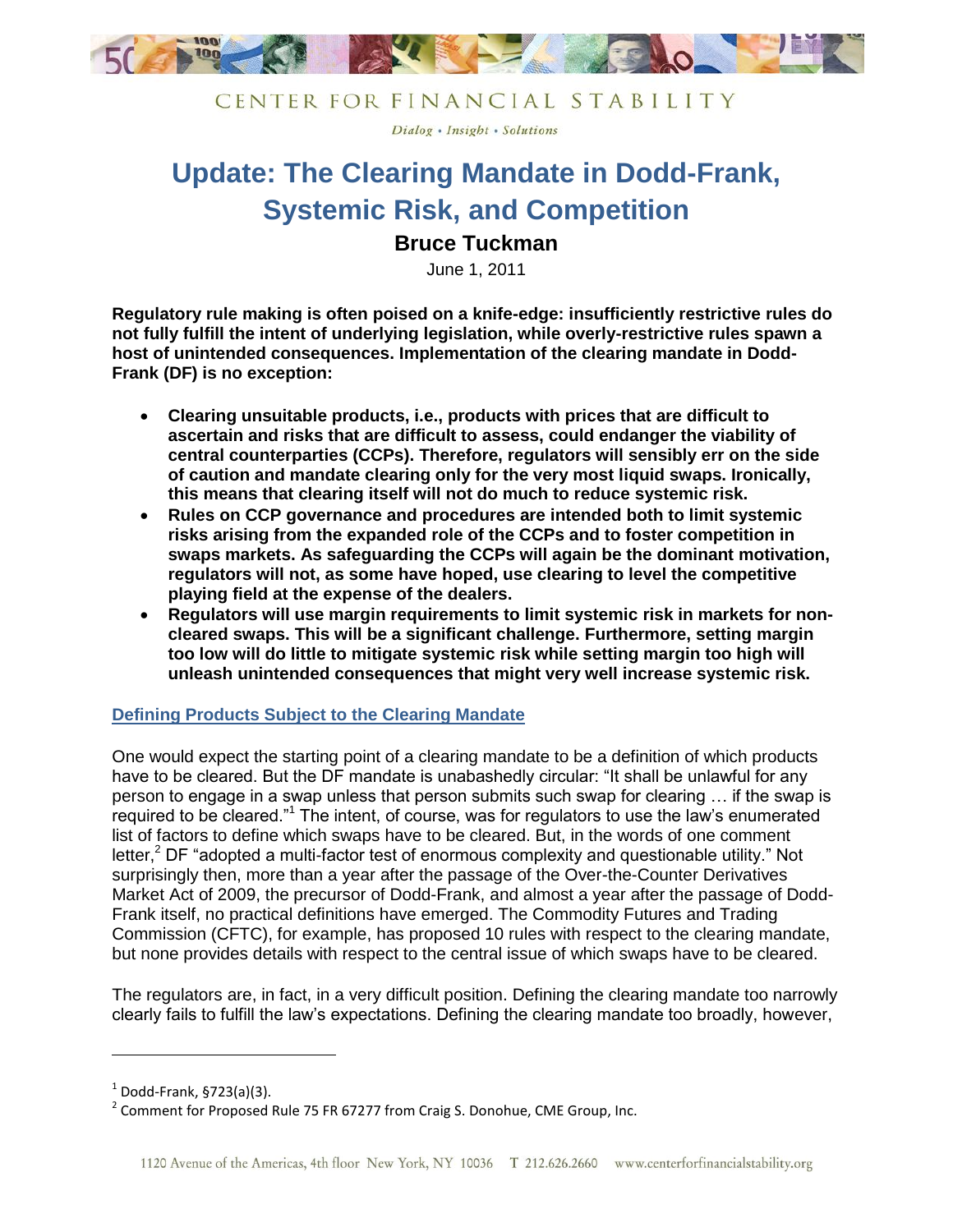

Dialog . Insight . Solutions

that is, mandating the clearing of products for which prices are difficult to obtain and risks difficult to assess, could either shut down the markets for these products—as counterparties and CCPs decide not to bear the costs and risks of clearing—or increase systemic risk by exposing CCPs to the risks of products unsuitable for clearing.

Reading the tea leaves of regulatory words and actions to date, the most likely outcome is that regulators will sensibly avoid doing harm. In particular, they will mandate clearing only for the most liquid and transparent products, i.e., interest rate swaps (IRS) and credit default swaps (CDS) on relatively liquid corporate names and indexes.

A possible harbinger of this regulatory outcome is the U.S. Treasury's recent proposal, its prerogative under DF, to exempt foreign exchange swaps and forwards from clearing and other requirements.<sup>3</sup> In an almost incredibly timid approach, the Treasury concluded that "the challenges of implementing central clearing within this market significantly outweigh the marginal benefits that central clearing … would provide," going so far as to cite master netting agreements and credit support annexes, which are very common across derivatives markets, as a reason to exempt foreign exchange swaps and forwards. 4

The irony of this forecast for the clearing mandate is that the most liquid derivatives markets, which are of least concern with respect to systemic risk,<sup>5</sup> will be most affected. Furthermore, vanilla IRS and CDS are already cleared between dealers, meaning that any incremental reduction in systemic risk has to come about through the clearing of highly liquid product by non-dealers. But since these markets are the least subject to systemic risk in the first place, and since only a handful of non-dealers can conceivably be categorized as systemically important, the incremental reduction in systemic risk by mandated clearing will be quite limited.

#### **Rules for the Governance and Procedures of CCPs**

 $\overline{\phantom{a}}$ 

The combination of mandatory clearing and the economies of scale in clearing<sup>6</sup> will result in a legal oligopoly of CCPs. Regulation of CCPs under DF, therefore, has two purposes: one, to ensure the viability of these systemically important institutions; two, to ensure that CCPs, whose members are almost exclusively dealers, do not abuse their market power.

Customers, a simplified category of non-dealer market participants, are legitimately concerned that their access to clearing, at reasonable cost, is subject to the whims of dealer-members. While customers do depend on dealers in OTC markets, and while this dependence exists in futures markets as well, the fact that clearing is mandatory heightens customer concerns about

 $3$  See "Determination of Foreign Exchange Swaps and Foreign Exchange Forwards under the Commodity Exchange Act," Department of the Treasury, April 29, 2011.

<sup>&</sup>lt;sup>4</sup> See "On the Clearing of Foreign Exchange Derivatives," by Darrell Duffie, Graduate School of Business, Stanford University, May 12, 2011, for a discussion of the Treasury's analysis.

<sup>&</sup>lt;sup>5</sup> See "Amending Safe Harbors to Reduce Systemic Risk in OTC Derivatives Markets," by Bruce Tuckman, CFS Policy Paper, April 22, 2010.

 $^6$  Clearing through one entity is simpler technologically and produces consolidated position reports. Also, so long as trades are not perfectly correlated, a portfolio has less counterparty risk when cleared through one CCP than when broken up and cleared through several CCPs of equal credit quality.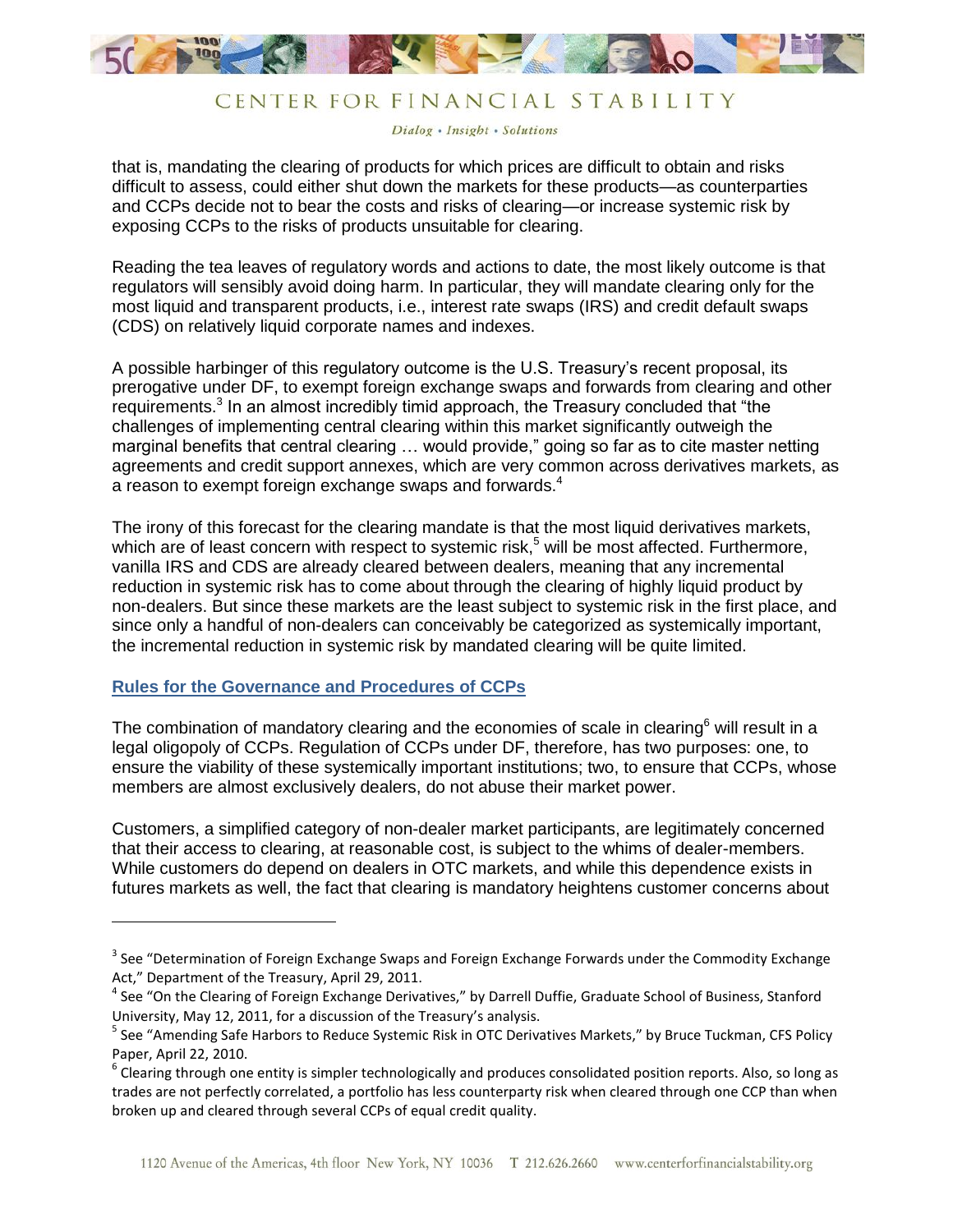

Dialog . Insight . Solutions

access. Dealer-members, on the other hand, are legitimately concerned about their exposures to losses (above margin collected) incurred by the CCP as a result of defaults on cleared trades. Furthermore, dealers reasonably demand compensation for any risks and operational costs that they assume.

Again reading the regulatory tea leaves, it appears that clearing itself will not be used to level the playing field in the swaps market. If anything, the clearing mandate is likely to shift market power to the dealers. Three rule-making areas illustrate this point: CCP membership, intermediation, and margin.

In very early discussions about the clearing mandate, customers were hoping for relatively low hurdles to CCP membership. Consistent with these hopes is a proposed CFTC regulation that sets a maximum allowable capital requirement for clearing members at a level very much below the minimum set by existing, dealer-dominated CCPs. The most likely outcome, however, is that some large customers will become members, but that the dealer community will dominate the CCPs; as in the case of product coverage, the regulators will sensibly avoid doing harm and will not risk the viability of CCPs by forcing a significant expansion of membership.

Intermediation is the process by which a clearing member clears a trade—in which it did not take part—on behalf of a non-member. When clearing is mandatory, reliable and cost-effective intermediation is crucially important so that customers can trade with the counterparty that offers the best price rather than having to trade with only a few clearing members.<sup>7</sup> Recognizing this, a proposed regulation prohibits a CCP from refusing to clear trades done by non-members. But dealer-members are not utilities that can be forced to provide intermediation services at terms customers find acceptable; competition between dealers, rather than regulation, will determine the terms of intermediation.

Counterparties post margin to guarantee future performance on trades. In OTC markets, the amount of margin for a trade or portfolio of trades is determined by competitive forces. With mandatory clearing, the dealer-dominated CCPs, with the approval of the relevant regulators, determine margin for all cleared swaps. Hence, through the CCPs, dealers can actually coordinate margin levels and need not compete along that dimension.

#### **Margin Requirements for Non-Cleared Swaps**

 $\overline{\phantom{a}}$ 

Relatively illiquid swaps are, as discussed above, not likely to be subject to mandatory clearing and are more likely to be the cause of systemic disruption. One means by which regulators hope to limit systemic risk in these markets is by margin requirements. According to proposed rules, margin has to be posted, with some end-user exceptions, and the methodology for calculating the amount of margin required has to be calculated in a manner approved, in one way or another, by regulators.

Regulators have taken on quite a task here. One important reason that certain swaps will not be cleared is that their risks, and, therefore, appropriate margin levels, are difficult to determine.

 $^7$  Customers do not want to clear through several different CCP members for the same reason that dealers do not want to clear through several CCPs. See the previous footnote.